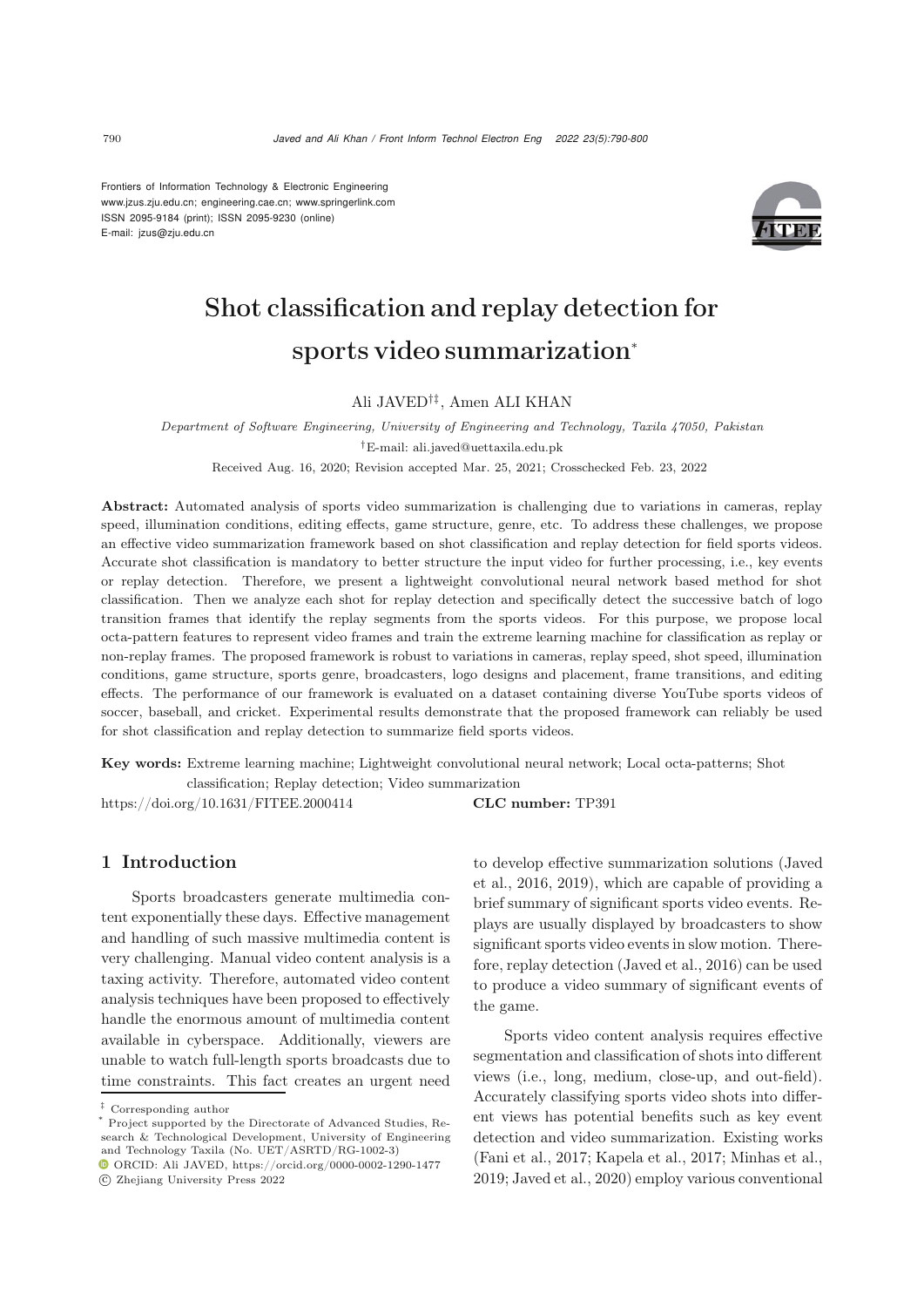machine learning and deep learning methods for classification of sports video shots. Shot classification methods have also employed various low-, mid-, or high[-level](#page-10-3) [features](#page-10-3) [alone](#page-10-3) [or](#page-10-3) [in](#page-10-3) [combination.](#page-10-3) Kapela et al. [\(2017\)](#page-10-3) employed color and texture features using a radial-basis decomposition function along with the Gabor wavelet transform to train support vector machines (SVMs) for field sports scene classification. This method is well suited for real-time sports video scene classification, but the performance of event extraction can be further improved using additiona[l](#page-10-5) [audio-visual](#page-10-5) [features.](#page-10-5) [In](#page-10-5) [our](#page-10-5) [prior](#page-10-5) [work](#page-10-5) [\(](#page-10-5)Javed et al., [2020](#page-10-5)), a decision tree architecture was employed to propose various rules that were then used to classify field sports video shots. Although this method provides better accuracy for shot classification in cricket videos, this technique is less effective to some extent for close-up shot classification due to lower face detection performance. This happens only in close-up shots that involve the face exposure of the batsman wearing a helmet. Many shot class[ification](#page-10-7) [methods](#page-10-7) [\(Ekin et al.](#page-10-6)[,](#page-10-7) [2003](#page-10-6)[;](#page-10-7) Raventós et al., [2015;](#page-10-7) [Choroś and Gogol, 2016\)](#page-10-8) use low-level features (e.g., grass-field color-pixel ratio and pitchfield pixel ratio) to classify shots into long, medium, and close-up ones. In [Ekin et al.](#page-10-6) [\(2003](#page-10-6)), the grassfield color-pixel ratio was employed to classify video shots into long, medium, and close-up views. Specifically, the grass-field color-pixel ratio of selected regions was used to train the Bayesian network for classification of long and medium shots. The accuracy of this method can be improved by integrating more robust features. However, this approach is only tailored to soccer videos and is unable to generate [summaries](#page-10-8) [of](#page-10-8) [different](#page-10-8) [sports.](#page-10-8) [In](#page-10-8) Choroś and Gogol [\(2016\)](#page-10-8), a rule-based thresholding approach using the grass-field color-pixel ratio was proposed to detect long shots in soccer videos. This approach is limited to detecting only a single shot category. Similarly, the grass-field color-pixel ratio was employed in [Raventós et al.](#page-10-7) [\(2015\)](#page-10-7) for soccer video shot classification. Shot classification methods that use these low-level features operated with hard-coded thresholds often fail to achieve good performance in realtime conditions, e.g., variations in illumination and color similarity of foreground and grass-field. Moreover, the grass-field color-pixel ratio feature is unreliable for discrimination between long and medium shots because medium shots with a high grass-field

color-pixel ratio are often misclassified as long shots. Low-level features have also been used with mid- or high-level features for shot classification of sports videos. In [Tavassolipour et al.](#page-10-9) [\(2014\)](#page-10-9), the grassfield color-pixel ratio was used in combination with player size for shot classification of soccer videos into long, medium, and close-up views. The performance of event detection can be enhanced to capture the temporal dependencies among various game events. Likewise, in [Bagheri-Khaligh et al.](#page-9-0) [\(2012](#page-9-0)), low- and mid-level features were fused to classify soccer video shots. This technique achieves reasonable accuracy on high-resolution videos, but is unable to perform well on low-resolution videos.

Existing techniques [\(Wang DH et al., 2004;](#page-10-10) [Jiang and Zhang](#page-10-11), [2011](#page-10-11); [Kapela et al.](#page-10-3), [2017](#page-10-3)) use hybrid feature descriptors for effective classification of multiple shots in sports videos. In [Wang DH et al.](#page-10-10) [\(2004](#page-10-10)), the grass-field color-pixel ratio was fused with motion features to train the C4.5 decision tree for shot classification. In [Jiang and Zhang](#page-10-11) [\(2011\)](#page-10-11), edge and optical flow based motion features were employed with an SVM to classify different types of te[nnis](#page-10-10) [video](#page-10-10) [shots.](#page-10-10) [These](#page-10-10) [techniques](#page-10-10) [\(](#page-10-10)Wang DH et al., [2004](#page-10-10); [Jiang and Zhang, 2011](#page-10-11)) are not robust to variations in the motion, resulting in misclassification of different shot categories. Existing shot classification approaches have employed various deep learn[ing](#page-10-4) [\(DL\)](#page-10-4) [models](#page-10-4) [for](#page-10-4) [shot](#page-10-4) [classification.](#page-10-4) Minhas et al. [\(2019](#page-10-4)) employed an eight-layer AlexNet convolutional neural network (CNN) to classify soccer and cricket videos into long, medium, close-up, and outfield views. Similarly, in [Fani et al.](#page-10-2) [\(2017\)](#page-10-2), a local and global feature fusion based deep learning model, using the camera's zoom and out-field information, was used to classify soccer video shots. A CNNoriented model was employed in [Tien et al.](#page-10-12) [\(2007\)](#page-10-12) to classify basketball video shots into long and close-up views. These works [\(Tien et al.](#page-10-12), [2007;](#page-10-12) [Fani et al.](#page-10-2), [2017](#page-10-2)) have limited applicability in terms of sports genre; classification for only soccer video shots was considered in [Fani et al.](#page-10-2) [\(2017](#page-10-2)) and for only basketball in [Tien et al.](#page-10-12) [\(2007](#page-10-12)).

Existing shot classification methods are limited in certain ways; e.g., they are genre-specific, computationally complex, and dependent on deviations in camera, illumination conditions, game structure, shot speed, occluded objects, broadcasters, etc. To better resolve these aforementioned challenges, we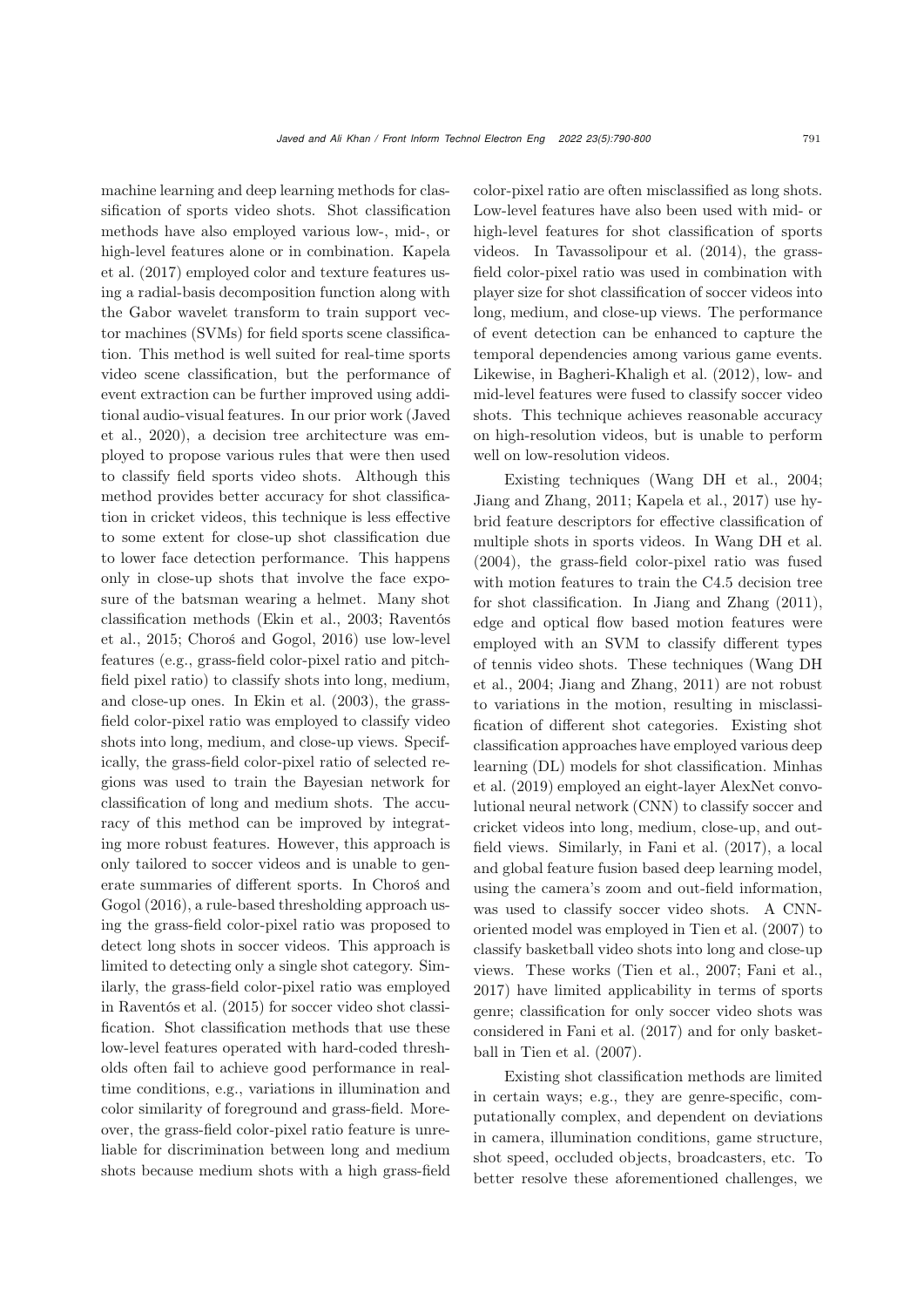propose an efficient lightweight CNN based method for classifying field sports video shots.

After shot segmentation and classification in sports videos, we can perform various tasks such as replay detection and/or key event detection for video summarization. The fact that broadcasters frequently use replays to repeat significant or key events of a game in slow motion during live game broadcasts motivated us to detect replays for summarization of sports videos. Existing methods [\(Pan et al., 2001;](#page-10-13) [Choroś and Gogol, 2016\)](#page-10-8) use only replays to produce sports video summaries. Approaches based on frame motion [\(Pan et al.](#page-10-13), [2001](#page-10-13), [2002](#page-10-14); [Duan et al.](#page-10-15), [2004](#page-10-15); [Wang L et al.](#page-10-16), [2004](#page-10-16)) and frame logo transitions [\(Wang JJ et al.](#page-10-17), [2005](#page-10-17); [Eldib et al., 2009;](#page-10-18) [Xu and Yi](#page-10-19), [2011](#page-10-19); [Zhao F et al.](#page-10-20), [2012;](#page-10-20) [Su et al.](#page-10-21), [2013](#page-10-21)) have been designed for replay detection in the past. [Pan et al.](#page-10-13) [\(2001\)](#page-10-13) employed the hidden Markov model and Viterbi algorithm to identify movements in video frames for replay detection. [Duan et al.](#page-10-15) [\(2004](#page-10-15)) proposed a mean shift oriented logo detection technique using motion features. Frame motion based methods [\(Pan et al.](#page-10-13), [2001](#page-10-13); [Duan et al.](#page-10-15), [2004](#page-10-15)) are dependent on the replay speed and are unable to accurately detect replays when the replay speed varies. [Choroś and Gogol](#page-10-8) [\(2016\)](#page-10-8) employed a threshold-based method using the difference in average contrast values between consecutive frames to detect the logo frames. These methods [\(Pan et al.](#page-10-13), [2001](#page-10-13); [Choroś and Gogol, 2016\)](#page-10-8) experience performance degradation under certain conditions, e.g., deviations in shape, color, and logo (design, size, and position). [Zhao Z et al.](#page-10-22) [\(2006\)](#page-10-22) employed speeded up robust features (SURF) for logo pattern detection in sports videos. Statistical features were used to identi[fy](#page-10-18) [the](#page-10-18) [logo](#page-10-18) [frames](#page-10-18) [for](#page-10-18) [replay](#page-10-18) [detection](#page-10-18) [\(](#page-10-18)Eldib et al., [2009](#page-10-18); [Xu and Yi](#page-10-19), [2011](#page-10-19); [Chen and Chen](#page-9-1), [2015](#page-9-1)). Similarly, logo transition oriented methods were used [\(Dang et al., 2007](#page-10-23)[;](#page-10-25) [Li et al.](#page-10-24)[,](#page-10-25) [2009](#page-10-24)[;](#page-10-25) Nguyen and Yoshitaka, [2012](#page-10-25); [Chen and Chen](#page-9-2), [2014](#page-9-2)). Logo frame detection simplifies the process of replay detection; however, the replay detection performance depends on accurate logo detection, which is very challenging because of the huge diversity in logos (e.g., color, shape, design, size, and placement) used by different broadcasters and sports. Furthermore, logo transition oriented methods depend on the replay structure and are unable to accurately detect replays in multiple sports due to the variations in structure

and representation of the replays among different sports.

In our prior work [\(Javed et al., 2016](#page-10-0)), we employed a thresholding-based approach to detect the gradual transitions that were then used to identify the candidate replay segments. Later, score-caption presence/absence detection was employed for replay detection. This method achieves remarkable results in daylight videos, but is unable to perform well on artificial light videos. Additionally, this method is unable to detect replays where score-captions are not removed from the video during replays.

Existing replay detection oriented summarization approaches have various limitations, e.g., computational complexity of logo detection, dependency on logos (size, design, and position), variations in replay speed and frame transition, and dependency on editing effects. To address the aforementioned challenges, we propose an effective shot classification method and a replay detection method to summarize field sports videos. The main contributions of the proposed research work are as follows:

1. We present an effective and lightweight shot classification method that can reliably be used to classify shots into long, medium, close-up, and outfield views.

2. We propose a feature descriptor, local octapattern (LoP), for effective representation of video frames.

3. We present an effective replay detection based video summarization method that can accurately classify the replay and non-replay (live) frames in sports videos.

4. The proposed framework is robust to variations in camera, illumination conditions, editing effects, frame transitions, sports genre, shot length, shot type, broadcasters, logos (size, design, and position), etc.

## 2 Proposed framework

This section provides a discussion of the proposed shot classification and replay detection methods for sports video summarization. The architecture of the proposed framework is provided in Fig. 1. The details of each method are provided in the subsequent sections.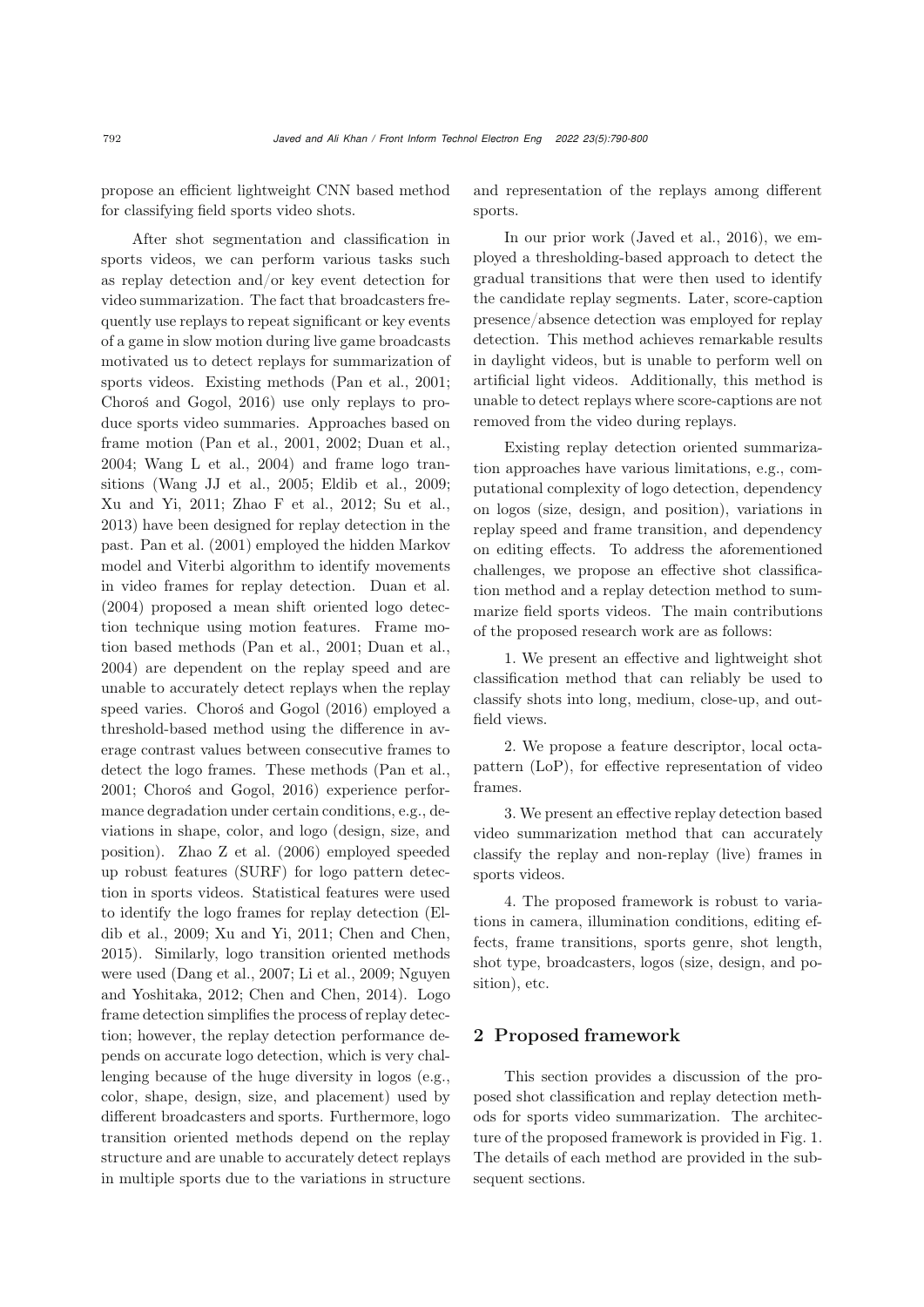

Fig. 1 Architecture of the proposed framework

#### 2.1 Shot classification

The proposed shot classification method employs the lightweight CNN deep learning framework to categorize the shots into long, medium, close-up, and out-field ones. We employ the lightweight CNN deep learning model to develop a shot classification method for two reasons. First, the lightweight CNN model is computationally fast and well suited for real-time video processing. Second, lightweight CNN employs the maximum feature map (MFM) activation function, which is more robust to noise and can accurately separate the noise and informative content. Because sports videos contain various types of noise, the MFM-based lightweight CNN framework is used to better address this limitation. The details of the lightweight CNN framework used for shot classification are explained in the following.

The lightweight CNN method used for shot classification employs a nine-layer lightweight CNN framework comprising five convolutional layers, four network-in-network (NIN) layers, six MFM layers, four maximum pooling layers, and one fully connected layer. In the proposed architecture, we define the input layer as preprocessing where input frames are down-sampled to 128×128 pixels to reduce the computational cost. We use five convolutional layers, where we employ  $96\,5\times5$  kernels in the first convolutional layer,  $192\,3\times3$  kernels in the second convolutional layer,  $3843 \times 3$  kernels in the third convolutional layer, and 256 3×3 kernels each in the remaining two convolutional layers. Additionally, we adopt a stride of one for each convolutional layer. We use MFM activation and a maximum pooling layer after each convolutional layer. For each maximum pooling layer, we use a  $2\times 2$  kernel with a stride of two as well. The facts that NIN can perform feature selection between the convolutional layers and that the number of parameters can be reduced using small convolution kernels motivate us to integrate NIN along with a small-size convolution kernel and MFM. Specifically, we use a  $1\times1$  convolution kernel before every convolutional layer except the first one. Finally, we use the fully connected layer followed by MFM activation to classify the shots into long, medium, close-up, and out-field ones.

Because sports videos contain noisy frames, we need a more robust method that can accurately classify the shots in the presence of noise in the video frames. To ensure that the CNN does not learn a biased result, errors produced by these noisy patterns must be handled using a robust activation function in CNN. The rectified linear unit (ReLU) activation function is employed in CNNs to segregate the noisy content from the informative content via a threshold that decides the outcome of a neuron, i.e.,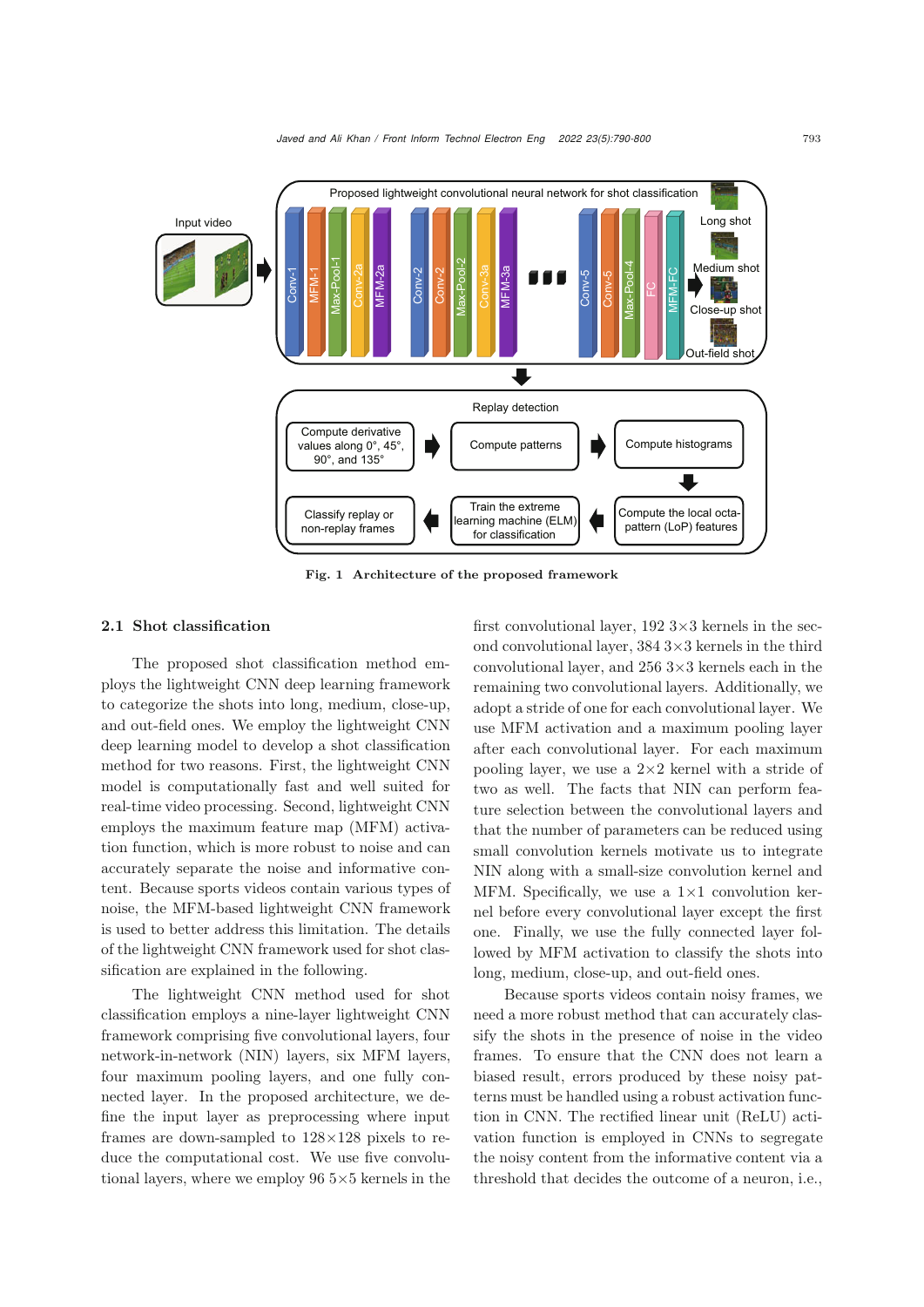active or non-active. It has been observed that this threshold often results in loss of some informative content, particularly for initial convolutional layers [\(Wu et al., 2018\)](#page-10-26). To address this issue, we employ the MFM activation function, which uses a competitive relationship to suppress only a few neurons, thus making the CNN light and robust. The benefits of MFM activation are threefold: (1) effective segregation of informative and noisy signals, (2) feature selection, and (3) developing an efficient model. The details of our lightweight CNN model are shown in Table 1.

Table 1 Proposed lightweight CNN model

| Layer      | Filter size  | Stride/Pad     | Output size            |  |
|------------|--------------|----------------|------------------------|--|
| $Conv-1$   | $5\times5$   | 1/2            | $128\times128\times96$ |  |
| <b>MFM</b> |              |                | $128\times128\times48$ |  |
| Max-Pool-1 | $2\times 2$  | $\overline{2}$ | $64\times64\times48$   |  |
| $Conv-2a$  | $1 \times 1$ | $\mathbf{1}$   | $64\times64\times96$   |  |
| $MFM-2a$   |              |                | $64\times64\times48$   |  |
| $Conv-2$   | $3\times3$   | 1/1            | $64\times64\times192$  |  |
| $MFM-2$    |              |                | $64\times64\times96$   |  |
| Max-Pool-2 | $2\times 2$  | $\overline{2}$ | $32\times32\times48$   |  |
| $Conv-3a$  | $1 \times 1$ | $\mathbf{1}$   | $32\times32\times192$  |  |
| $MFM-3a$   |              |                | $32\times32\times96$   |  |
| $Conv-3$   | $3\times3$   | 1/1            | $32\times32\times384$  |  |
| $MFM-3$    |              |                | $32\times32\times192$  |  |
| Max-Pool-3 | $2\times 2$  | $\overline{2}$ | $16\times16\times192$  |  |
| $Conv-4a$  | $1\times1$   | 1              | $16\times16\times384$  |  |
| MFM-4a     |              |                | $16\times16\times192$  |  |
| $Conv-4$   | $3\times3$   | 1/1            | $16\times16\times256$  |  |
| $MFM-4$    |              |                | $16\times16\times128$  |  |
| $Conv-5a$  | $1 \times 1$ | 1              | $16\times16\times256$  |  |
| $MFM-5a$   |              |                | $16\times16\times128$  |  |
| $Conv-5$   | $3\times3$   | 1/1            | $16\times16\times256$  |  |
| $MFM-5$    |              |                | $16\times16\times128$  |  |
| Max-Pool-4 | $2\times 2$  | $\overline{2}$ | $8\times8\times128$    |  |
| $FC-1$     |              |                | 512                    |  |
| $MFM-FC-1$ |              |                | 256                    |  |

## 2.2 Replay detection

Broadcasters use slow-motion replay segments in live broadcasts after any key event in a game. Replay frames are sandwiched between logo frames. We exploit this fact to detect the logo transition frames in the first step. Next, the frames between two consecutive batches of logo frames are selected as the replay frames. Note that our video dataset comprises replays where broadcasters have used different chromatic, spatial, and chromatic–spatial effects

during replays. Moreover, different tournaments in each sports category have employed distinct logos in replays that are diverse in terms of color, shape, size, spatial arrangements, placement in the frame, etc. This demands the development of a robust feature descriptor that can extract the relevant information from such diverse logo frames. For this purpose, we propose the local octa-patterns (LoP) descriptor by extending the local tetra-pattern (LTrP) descriptor [\(Murala et al., 2012\)](#page-10-27). Our LoP features can capture the traits of various logo frames containing chromatic and spatial variations, because they encode the texture information of more neighboring pixels as they consider more directions while computing the derivatives as compared to existing local patterns (e.g., LTrP). We represent the frames using an LoP descriptor and train the extreme learning machine (ELM) for classification. The details of LoP feature computation and ELM classification are presented in the following subsections.

#### 2.2.1 Feature extraction

Because sports videos contain varying illumination conditions and various textures, especially in the replay frames where broadcasters use different chromatic–spatial effects and diverse logos (size, placement, shape, colors, etc.), we propose the LoP features to effectively represent the given input frame for better classification.

For LoP feature representation of the given image I, the first-order derivatives along  $0°$ ,  $45°$ ,  $90°$ , and 135<sup>°</sup> are represented as  $I_1^{\theta}(p_n)$ , where  $\theta = 0^{\circ}$ , 45<sup>°</sup>, 90<sup>°</sup>, 135<sup>°</sup>. Let  $p_c$ ,  $p_v$ , and  $p_h$  represent the center, vertical, and horizontal pixels, respectively, in I. We can represent the first-order derivatives at  $p_c$  as Eqs.  $(1)$ – $(5)$  where Eq.  $(5)$  is presented on the top of the next page.

$$
I_1^{0^{\circ}}(p_{\rm c}) = I(p_{\rm h}) - I(p_{\rm c}), \tag{1}
$$

$$
I_1^{90^{\circ}}(p_c) = I(p_v) - I(p_c), \tag{2}
$$

$$
I_1^{45^\circ}(p_c) = I(p_{d_1}) - I(p_c),\tag{3}
$$

$$
I_1^{135^\circ}(p_c) = I(p_{d_2}) - I(p_c),\tag{4}
$$

where  $d_1$  and  $d_2$  refer to the directions of 45° and 135◦, respectively.

After computing the direction of the referenced pixel, the  $n<sup>th</sup>$ -order LoP can be represented as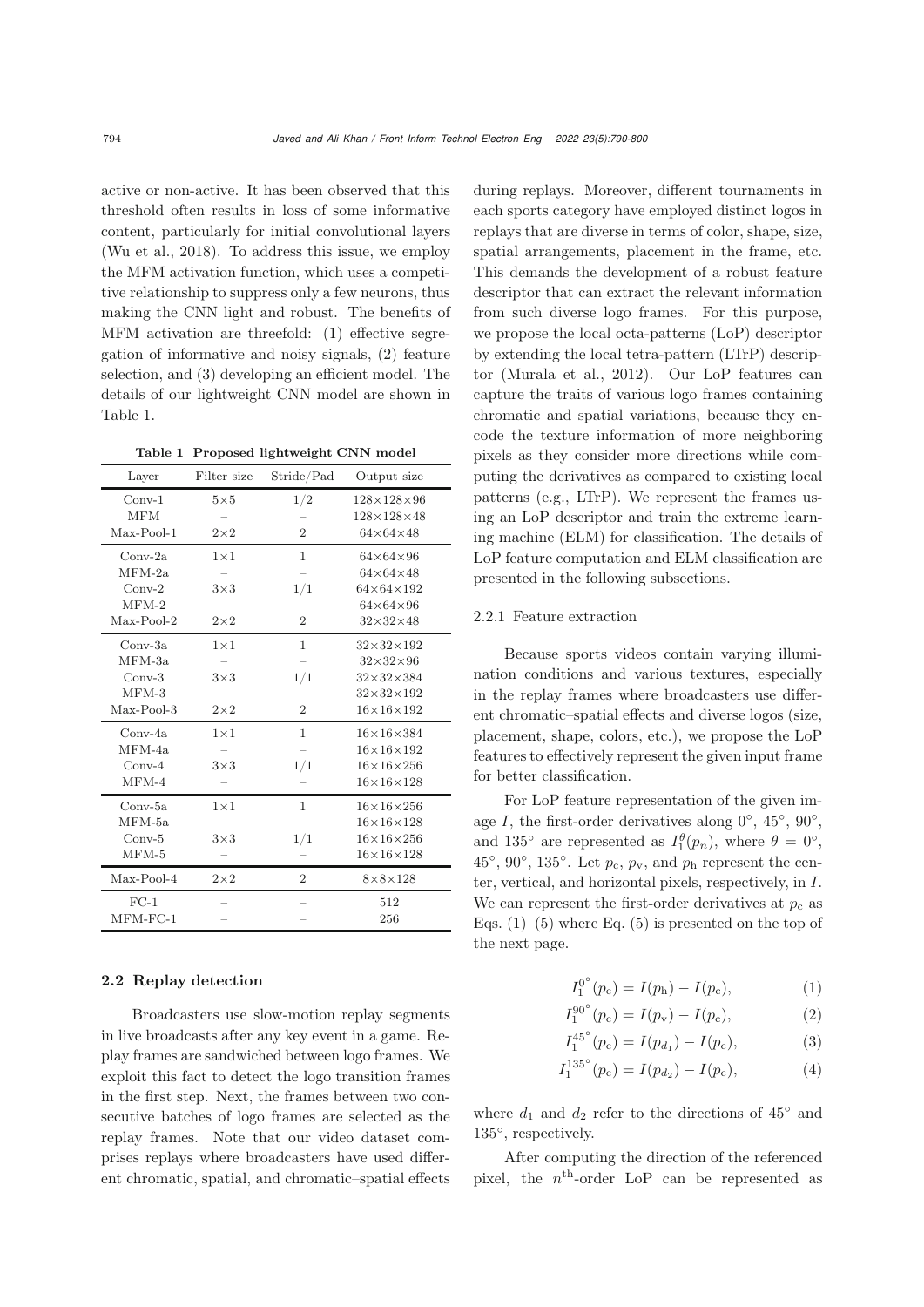$$
I_1^d(p_c) = \begin{cases} 1, & (I_1^{0^{\circ}}(p_c) \ge 0) \wedge (I_1^{90^{\circ}}(p_c) \ge 0) \wedge ((I_1^{45^{\circ}}(p_c) \vee I_1^{135^{\circ}}(p_c)) \ge 0), \\ 2, & (I_1^{0^{\circ}}(p_c) < 0) \wedge (I_1^{90^{\circ}}(p_c) \ge 0) \wedge ((I_1^{45^{\circ}}(p_c) \vee I_1^{135^{\circ}}(p_c)) \ge 0), \\ 3, & (I_1^{0^{\circ}}(p_c) < 0) \wedge (I_1^{90^{\circ}}(p_c) < 0) \wedge ((I_1^{45^{\circ}}(p_c) \vee I_1^{135^{\circ}}(p_c)) \ge 0), \\ 4, & (I_1^{0^{\circ}}(p_c) \ge 0) \wedge (I_1^{90^{\circ}}(p_c) < 0) \wedge ((I_1^{45^{\circ}}(p_c) \vee I_1^{135^{\circ}}(p_c)) \ge 0), \\ 5, & (I_1^{0^{\circ}}(p_c) \ge 0) \wedge (I_1^{90^{\circ}}(p_c) \ge 0) \wedge ((I_1^{45^{\circ}}(p_c) \vee I_1^{135^{\circ}}(p_c)) < 0), \\ 6, & (I_1^{0^{\circ}}(p_c) < 0) \wedge (I_1^{90^{\circ}}(p_c) \ge 0) \wedge ((I_1^{45^{\circ}}(p_c) \vee I_1^{135^{\circ}}(p_c)) < 0), \\ 7, & (I_1^{0^{\circ}}(p_c) < 0) \wedge (I_1^{90^{\circ}}(p_c) < 0) \wedge ((I_1^{45^{\circ}}(p_c) \vee I_1^{135^{\circ}}(p_c)) < 0), \\ 8, & (I_1^{0^{\circ}}(p_c) \ge 0) \wedge (I_1^{90^{\circ}}(p_c) < 0) \wedge ((I_1^{45^{\circ}}(p_c) \vee I_1^{135^{\circ}}(p_c)) < 0). \end{cases}
$$

follows:

$$
LoP_n(p_c) = \left(f_1\left(I_1^d(p_c), I_1^d(p_1)\right), f_1\left(I_1^d(p_c), I_1^d(p_2)\right),\right.\n..., f_1\left(I_1^d(p_c), I_1^d(p_3)\right)\right),
$$
\n(6)

where  $(m = 1, 2, ..., 8)$ 

$$
f_1(I_1^d(p_c), I_1^d(p_m)) = \begin{cases} 0, & \text{if } I_1^d(p_c) = I_1^d(p_m), \\ I_1^d(p_m), & \text{otherwise.} \end{cases}
$$
(7)

From Eq. (6), we obtain the LoP code that is further used to obtain seven 8-bit binary patterns based on the direction of  $p_c$ :

$$
\mathrm{LoP}_{p\{\overline{D}|\forall D,\exists \neg I_1^d(p_c)\}}^n = f_2\left(\mathrm{LoP}_{p\{\overline{D}|\forall D,\exists \neg I_1^d(p_c)\}}^n\right),\tag{8}
$$

where

$$
f_2\left(\text{LoP}_p^n(p_c)_{\{\vec{D}\in\overline{D}\}}\right) = \begin{cases} 1, & \text{if } \text{LoP}_p^n(p_c) = \vec{D}, \\ 0, & \text{otherwise}, \end{cases}
$$
(9)

where  $\overline{D}$  represents the set of all quadrants except the quadrant of the reference pixel and  $\vec{D}$  denotes one of the quadrants of  $\overline{D}$ . Finally, we generate the LoP code as

$$
\text{LoP}_{p\{\overline{D}|\forall D,\exists \neg I_1^d(p_c)\}}^n = \sum_{p=1}^P 2^{p-1}
$$
  
 
$$
\cdot f_2 \left( \text{LoP}_{p\{\overline{D}|\forall D,\exists \neg I_1^d(p_c)\}}^n \right).
$$
 (10)

Similarly, we obtain the 8-bit binary pattern for each of the remaining seven directions with respect to the central pixel. The magnitude pattern is merged with all of the binary patterns computed for different directions:

$$
MP = \sum_{n=1}^{N} 2^{n-1} \cdot f_3 \left( M_{I(p_m)} - M_{I(p_c)} \right), \qquad (11)
$$

where

$$
M_{I(p_m)} = \left( \sum \left( (I_{n-1}^{0^{\circ}}(p_m))^2 + (I_{n-1}^{45^{\circ}}(p_m))^2 + (I_{n-1}^{90^{\circ}}(p_m))^2 + (I_{n-1}^{90^{\circ}}(p_m))^2 \right) \right)^{1/2}.
$$
 (12)

Fig. 2 shows the local octa-patterns for a central pixel (highlighted in green) around the neighboring pixels (highlighted in red).  $D(c)$  represents the central direction, whereas  $D(1)$  to  $D(8)$  represent the directions of the eight neighboring pixels. Similarly,  $M(c)$  represents the central pixel magnitude, whereas  $M(1)$  to  $M(8)$  represent the magnitudes of neighboring pixels. If the directions of the central and neighboring pixel are the same, then the LoP bit is set to 0; otherwise, the LoP bit is set to the direction of the neighboring pixel. In the example provided in Fig. 2, we obtain the LoP of 41383183. Later, we divide this pattern into seven binary patterns where the first pattern is obtained by replacing 2 with 1 and setting the remaining values to 0 in the LoP. The second pattern is obtained by replacing 3 with 1 and setting the rest of the values with 0. Similar operations are done for the remaining patterns. We determine the magnitude pattern by comparing the magnitude values of neighboring pixels with that of the central pixel. If the magnitude of a neighboring pixel is greater than that of the central pixel, then the corresponding bit of the magnitude pattern is set to 1; otherwise, it is set to 0. In our example shown in Fig. 2, we obtain the pattern 11100001 because the values of  $M(1)$ ,  $M(2)$ ,  $M(3)$ , and  $M(8)$  are greater than  $M(c)$ . These eight patterns are then used to depict the texture of an image. Although we expect the higher-order octa-patterns to retrieve more information, our experimental analysis reveals the superiority of the second-order octa-patterns over others.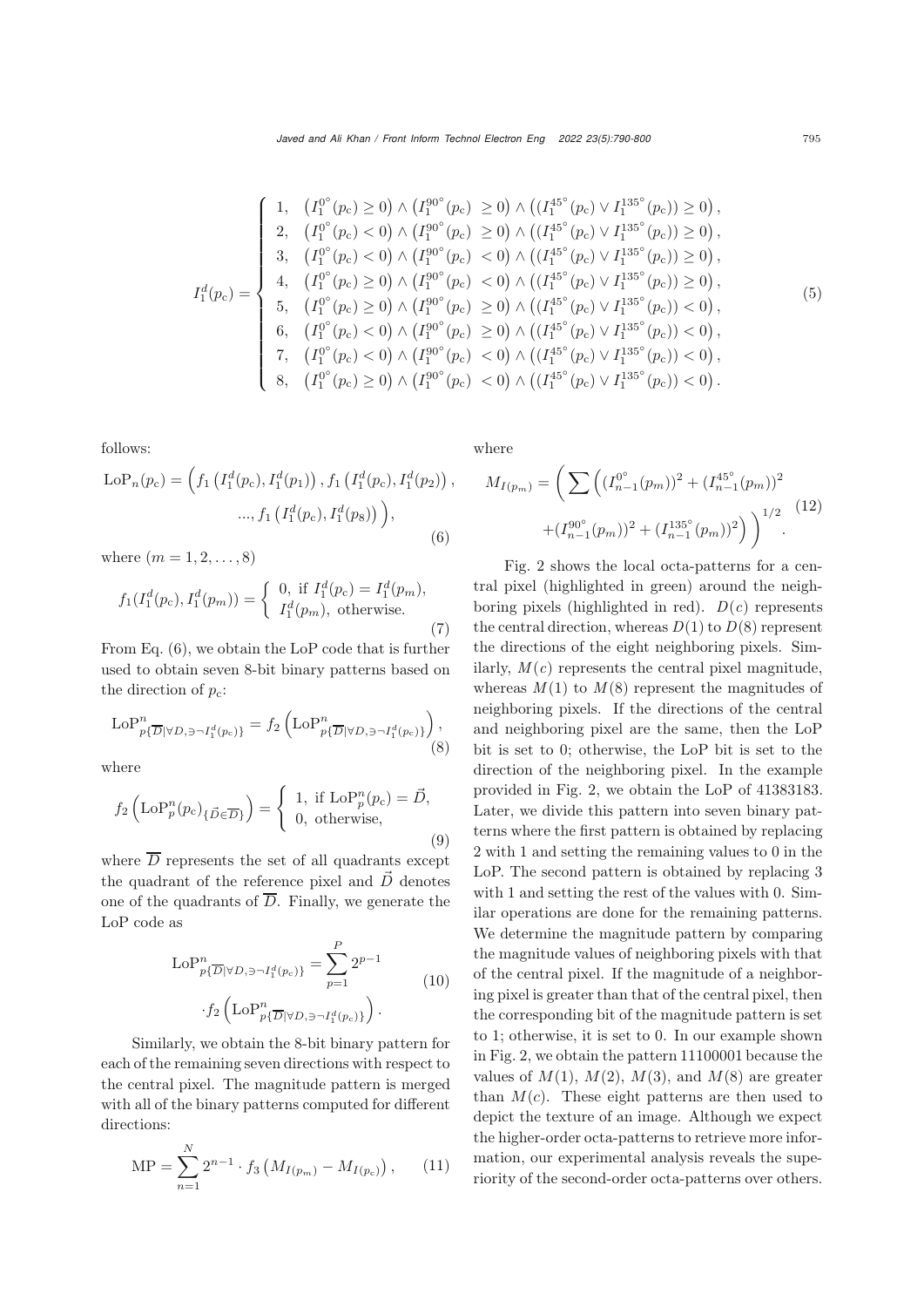

Fig. 2 Local octa-pattern computation (References to color refer to the online version of this figure)

#### 2.2.2 Classification

In the proposed work, we employ the LoP feature descriptor to represent the replay and non-replay frames and train the ELM for classification. We adopt the ELM for classification because it has the smallest training error and norm of output weights. The ELM was initially developed for the single hidden layer feed-forward neural network, where the hidden layer is not required as it is in a neuron. For binary classification, the output function of the ELM for a single output unit is represented as

$$
f_z(x) = \sum_{z=1}^{Z} \beta_z h_z(x) = h(x)\beta, \qquad (13)
$$

where  $\beta = [\beta_1, \beta_2, ..., \beta_Z]^T$  represents the vector of the output weights between the hidden layer of *Z* nodes and the output node;  $h(x)$  =  $[h_1(x), h_2(x), ..., h_Z(x)]$  represents the output vector of the hidden layer with respect to the input  $x$ . For binary classification, we compute the decision function of ELM as

$$
f_z(x) = \sin(\mathbf{h}(x)\boldsymbol{\beta}).\tag{14}
$$

Finally, these replay frames are used to present a summary of key events that occurred in the game.

### 3 Experimental results and discussion

In this section, we provide the experimental results to evaluate the performance of our framework. The details of the dataset are also provided. We employ the precision, recall, F1-score, accuracy, and error rate metrics for performance evaluation, as also adopted by the comparative methods.

#### 3.1 Dataset

To evaluate the performance of the proposed framework, we used YouTube sports videos of three kinds of sports genre (soccer, baseball, and cricket); YouTube videos were also adopted by the comparative [approaches](#page-10-0) [\(Choroś and Gogol](#page-10-8)[,](#page-10-0) [2016](#page-10-8)[;](#page-10-0) Javed et al.[,](#page-10-3) [2016](#page-10-0)[,](#page-10-3) [2019](#page-10-1)[,](#page-10-3) [2020;](#page-10-5) [Fani et al.](#page-10-2)[,](#page-10-3) [2017](#page-10-2)[;](#page-10-3) Kapela et al., [2017](#page-10-3); [Minhas et al., 2019](#page-10-4)) for performance evaluation. Our dataset (https://datadryad.org/ stash/share/rG2gQHc23ElD9xpxyMXL7gdY7ys\_ USqPM9XFm3P6uC8) includes 50 videos of 100 hour duration. We selected a diverse collection of field sports videos in terms of field illumination conditions, shot and replay types, replay speed, length, genre, editing effects, events, broadcasters, etc. Moreover, replay frames in our sports videos contain distinct logos that have various colors, sizes, shapes, placements, and chromatic–spatial effects.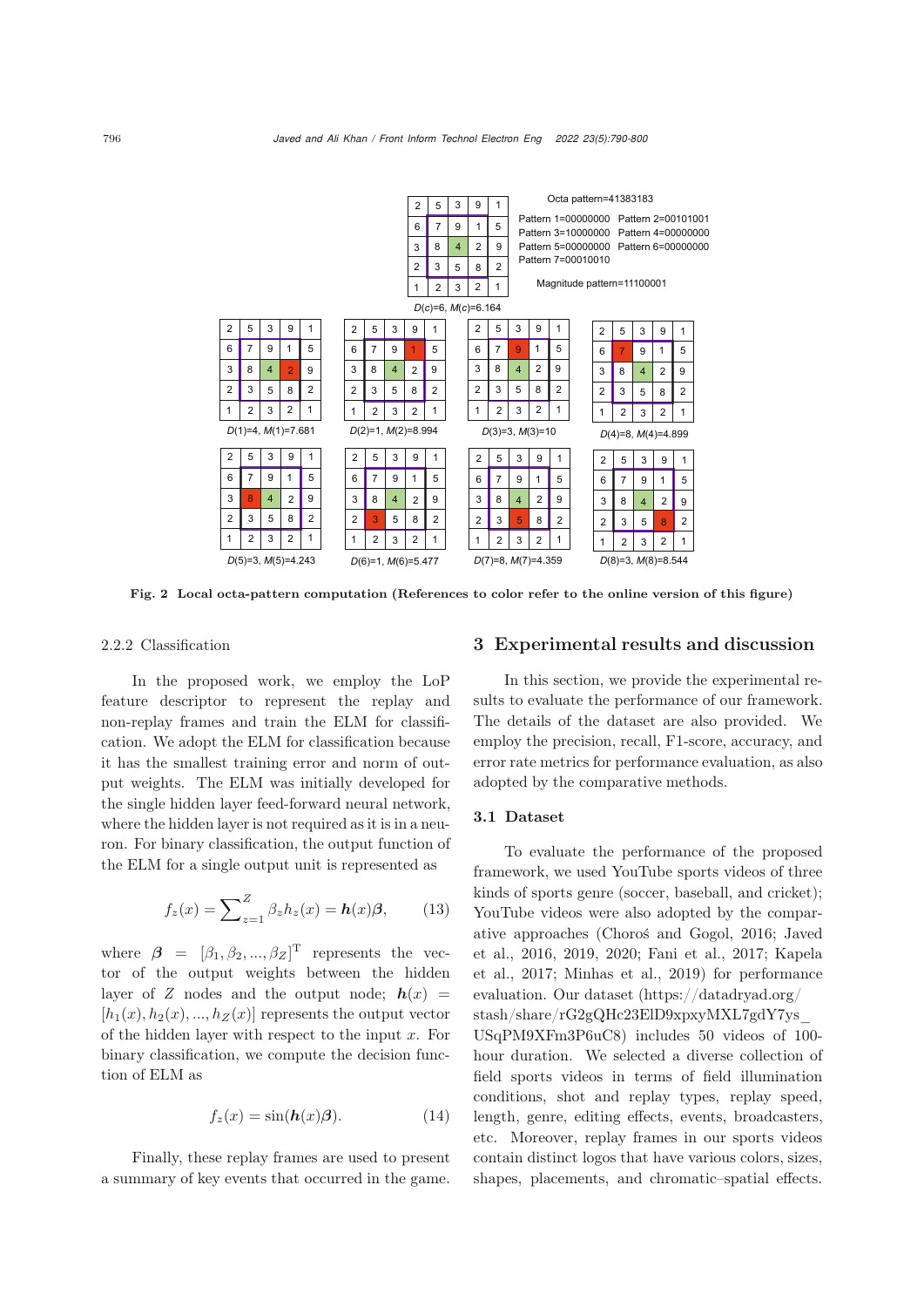We used the videos of six renowned broadcasters from Entertainment and Sports Programming Network (ESPN), Star Sports, Ten Sports, Sky Sports, Fox Sports, and Euro Sports. We also selected the videos from different tournaments for each sports genre. For soccer videos, we selected the games of 2014 and 2018 World Cup tournaments. For baseball videos, we selected Major League Baseball games of 2015 and the Peach Belt Conference (PBC) baseball tournament of 2019. For cricket videos, we selected games from six different tournaments. We selected videos from each of these three cricket formats: One Day International (ODI), Test Match, and Twenty-20. From the ODI format, we selected the 2006 bilateral series between South Africa and Australia, and the 2007 bilateral ODI tournament between South Africa and New Zealand. From the Test Match format, we selected the 2018 bilateral tournament between Pakistan and Australia. Finally, from the Twenty-20 format, we selected the videos from the 2010, 2014, and 2016 World Cup tournaments. We used 70% of the frames in our dataset for training and the rest for testing. Fig. 3 shows a few live and replay images in each sports category (i.e., cricket, soccer, and baseball) of our dataset.

# 3.2 Performance evaluation of the shot classification method

We designed an experiment to evaluate the performance of our lightweight CNN deep learning based shot classification method. We trained our model using cricket, baseball, and soccer sports video frames to classify the shots into long, medium, close-up, and out-field views. The results of our shot classification method for each kind of sports videos are presented

in Fig. 4. For soccer videos, we obtained 94.3% precision, 96.7% recall, 95.5% F1-score, 97% accuracy, and 3% error rate. For baseball videos, we obtained 95.3% precision, 96.5% recall, 95.9% F1-score, 97.2% accuracy, and 2.8% error rate. For cricket videos, we obtained 95.9% precision, 96.7% recall, 96.3% F1 score, 97.4% accuracy, and 2.6% error rate. The proposed shot classification method has the best detection performance on cricket videos and marginally lower detection performance on baseball and soccer videos. Our method has remarkable detection performance on different field sports videos. On average, the proposed shot classification method achieves 95.2% precision, 96.6% recall, 95.9% F1-score, 97.2% accuracy, and 2.8% error rate. From these results, we argue that our shot classification method can be effectively used to classify sports video shots.

We also designed an experiment to illustrate the effectiveness of the MFM activation function in our lightweight CNN model for better shot classification of noisy videos. For this purpose, we selected three videos in each sports category that contained a moderate level of noise in the frames. In the first stage of this experiment, we fed these videos



Fig. 4 Performance of shot classification (References to color refer to the online version of this figure)



Fig. 3 Live and replay frames in sports videos of our dataset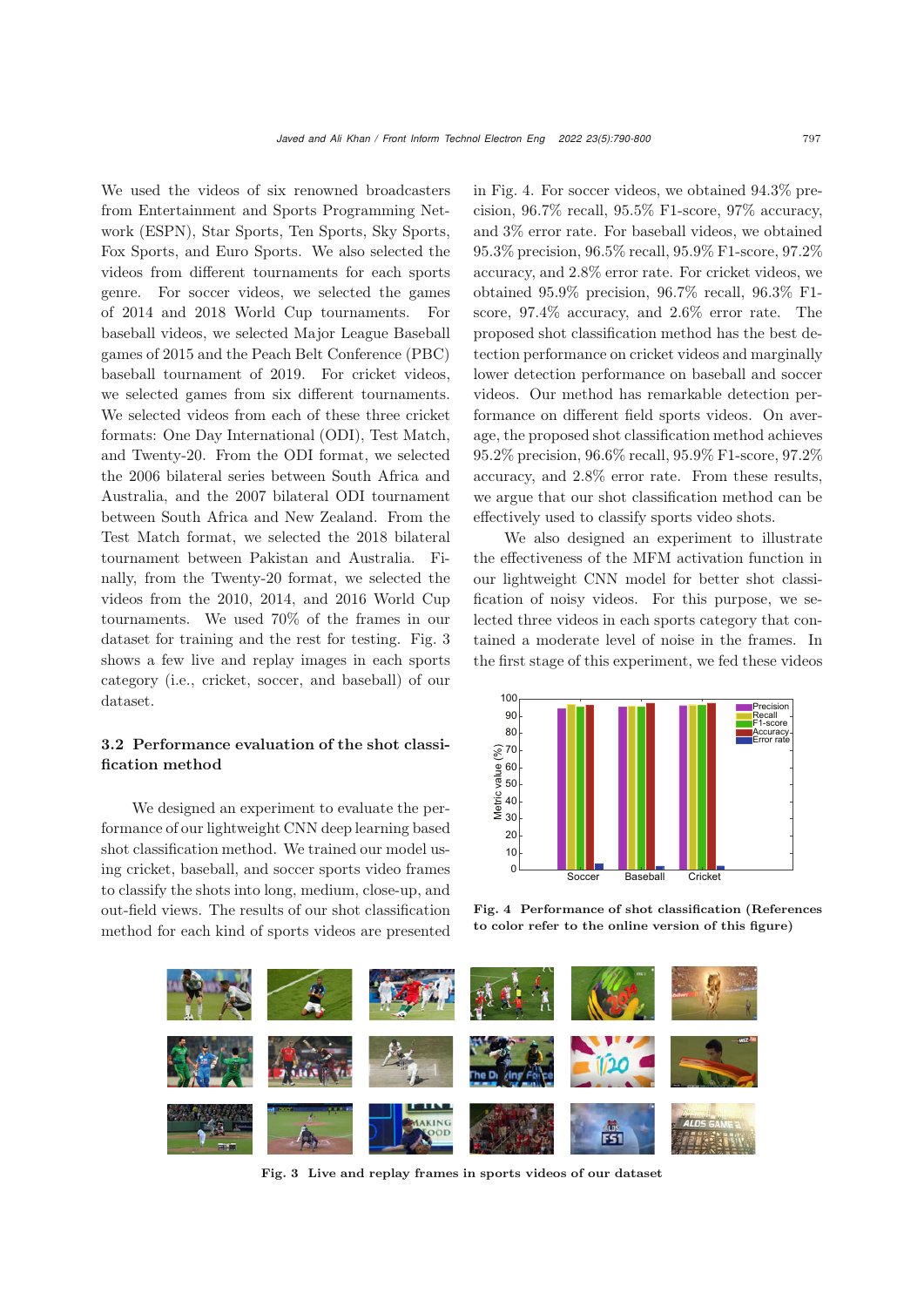to the lightweight CNN model using MFM activation, and performed classification of shots into long, medium, close-up, and out-field views. On average, we achieved 93.3% precision, 94.1% recall, 93.7% F1-score, 95.3% accuracy, and 4.7% error rate. In the second stage, we replaced the MFM activation function with ReLU while keeping the same CNN architecture. On average, we obtained 89.44% precision, 90.12% recall, 89.78% F1-score, 90.91% accuracy, and 9.09% error rate. These results revealed that the MFM activation function is more robust to noisy conditions than other activation functions (e.g., ReLU). From the results of this experiment, we can conclude that the MFM activation function in the CNN model is more effective for real-world sports videos containing different degradations such as noise.

# 3.3 Performance evaluation of the replay detection method

We designed this experiment to evaluate the performance of the proposed replay detection method. For this purpose, we represented the replay and non-replay frames of input sports videos through LoP, and trained the ELM to classify the frames into replay and non-replay ones. Again, we selected soccer, baseball, and cricket videos for experimentation. The results of our replay detection method on each kind of sports videos are presented in Fig. 5. For soccer videos, we obtained 96.9% precision, 97% recall, 96.95% F1-score, 96.7% accuracy, and 3.3% error rate. For baseball videos, we obtained 95.3% precision, 98.1% recall, 96.7% F1-score, 96.2% accuracy, and 3.8% error rate. For cricket videos, we obtained 96.7% precision, 95.7% recall, 96.2% F1-



Fig. 5 Performance of replay detection (References to color refer to the online version of this figure)

score, 97.6% accuracy, and 2.4% error rate. On average, our replay detection method achieves 96.3% precision, 96.9% recall, 96.6% F1-score, 96.8% accuracy, and 3.2% error rate. These results verify that our LoP features effectively capture the patterns of diverse logo frames that include different chromatic and spatial variations. Thus, we conclude from this experiment that the proposed LoP features effectively represent the input video frames and make them more suitable for ELM to better classify replay and non-replay frames. Therefore, our replay detection technique can be reliably used to detect replays in sports videos of different genres.

# 3.4 Performance comparison with existing methods

In this experiment, we compared the performance of our framework with that of existing stateof-the-art summarization methods for sports videos. First, we compared the performance of our shot classification method with other comparative shot classification methods [\(Fani et al.](#page-10-2), [2017](#page-10-2); [Kapela et al.](#page-10-3), [2017](#page-10-3); [Minhas et al., 2019;](#page-10-4) [Javed et al.](#page-10-5), [2020](#page-10-5)), and the results are reported in Table 2. For shot classification, the method proposed by [Kapela et al.](#page-10-3) [\(2017](#page-10-3)) has the worst performance based on the lowest precision (82.5%) and recall (84.2%), whereas our prior work [\(Javed et al., 2020](#page-10-5)) performs the second best and achieved 94.6% precision and 96.2% recall. The proposed shot classification method performs marginally better than our prior work [\(Javed et al.](#page-10-5), [2020](#page-10-5)) and significantly better than other comparative methods [\(Fani et al.](#page-10-2), [2017](#page-10-2); [Kapela et al.](#page-10-3), [2017;](#page-10-3) [Minhas et al.](#page-10-4), [2019](#page-10-4)). Our prior work on shot classification [\(Javed et al., 2020\)](#page-10-5) has low accuracy for close-up shots in cricket videos due to misdetection of the batsmen's faces, which are obscured by helmets. The proposed lightweight shot classification method successfully addressed this limitation, where deep features better capture the information available in the frames against each view including the close-up view. From this comparative analysis, we can clearly see that our shot classification method provides superior detection performance and can be reliably used to classify sports video shots.

Second, Table 3 provides a comparison of our replay detection method with existing replay detection methods [\(Choroś and Gogol, 2016;](#page-10-8) [Javed et al.](#page-10-0), [2016,](#page-10-0) [2019](#page-10-1)). For replay detection, the method proposed in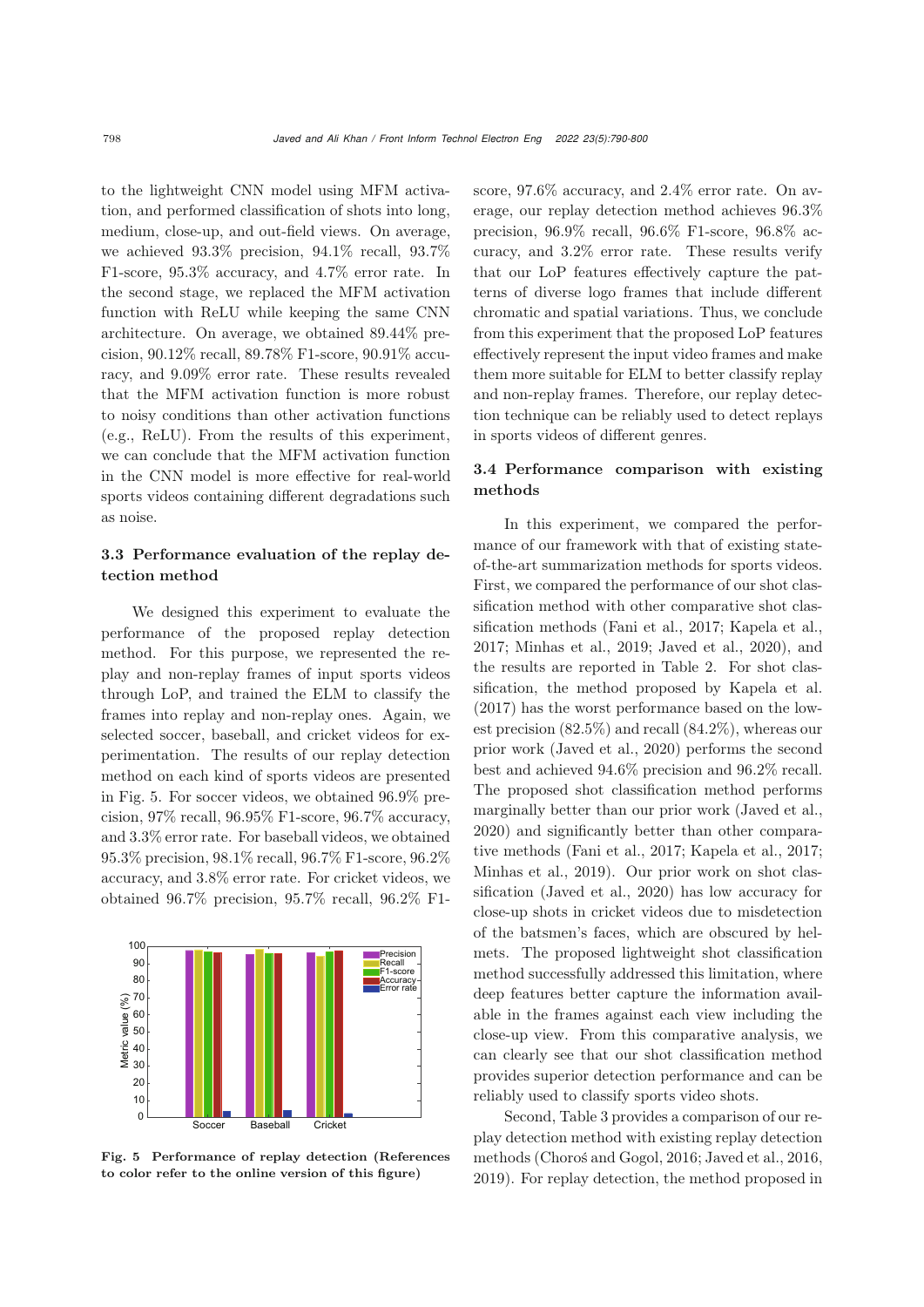Table 2 Comparative analysis of shot classification methods

| Shot classification    | Sports       | Precision | Recall |  |
|------------------------|--------------|-----------|--------|--|
| method                 | genre        | $(\%)$    | (%)    |  |
| Kapela et al. (2017)   | Field sports | 82.5      | 84.2   |  |
| Javed et al. $(2020)$  | Field sports | 94.6      | 96.2   |  |
| Minhas et al. $(2019)$ | Field sports | 90.6      | 91.3   |  |
| Fani et al. $(2017)$   | Soccer       | 90.6      | 91.3   |  |
| Proposed method        | Field sports | 95.2      | 96.6   |  |

Table 3 Comparative analysis of replay detection methods

| Replay detection        | <b>Sports</b> | Precision | Recall |
|-------------------------|---------------|-----------|--------|
| method                  | genre         | $(\%)$    | $(\%)$ |
| Javed et al. $(2019)$   | Field sports  | 95.09     | 95.94  |
| Javed et al. $(2016)$   | Field sports  | 92.97     | 94.70  |
| Choroś and Gogol (2016) | Field sports  | 86.19     | 64.35  |
| Proposed method         | Field sports  | 96.30     | 96.90  |

[Choroś and Gogol](#page-10-8) [\(2016](#page-10-8)) achieves the lowest precision  $(86.19\%)$  and recall  $(64.35\%)$ . Our previous method [\(Javed et al., 2019\)](#page-10-1) performs the second best and achieved 95.09% precision and 95.94% recall. The proposed replay detection method performs the best by obtaining the highest precision  $(96.3\%)$  and recall  $(96.9\%)$  among all the comparative replay detection methods. Note that the proposed replay detection method is independent of the absence/presence of score captions, unlike our previous replay detection framework [\(Javed et al., 2016\)](#page-10-0). The dependency of our prior work [\(Javed et al., 2016\)](#page-10-0) on score captions is unable to achieve good results on videos where score captions are not omitted by broadcasters during replay segments. However, the proposed replay detection method is robust to the presence/absence of score captions and other editing effects, and can successfully detect replay segments from sports videos. From this comparative analysis, we can clearly observe that our replay detection method provides superior detection performance under diverse conditions and editing effects, and can be reliably used to detect replays in sports videos.

# 4 Conclusions

In this paper we have presented an effective summarization framework based on shot classification and replay detection for field sports videos. Our lightweight CNN based shot classification method successfully addresses the limitation of our prior work, which was unable to accurately detect closeup shots in cricket videos where batsmen wear helmets. Additionally, we have detected the batch of successive logo frame sets to detect replays. We proposed the local octa-pattern features to represent the frames and employed the ELM for classification. Our replay detection method successfully addresses the limitation of our prior replay detection method, which depends on score captions for replay detection. The proposed framework is robust to variations in camera, replay speed, shot speed, illumination conditions, game structure, sports genre, broadcasters, logo design and placement, frame transitions, editing effects, score captions, etc. The performance of our framework has been evaluated using a YouTube sports video dataset that includes videos with varying illumination conditions, shot and replay types, replay speed, length, genre, editing effects, events, broadcasters, logo design, size and placement, etc. The effectiveness of our framework has been illustrated in terms of average precision and recall of 95.2% and 96.6% for shot classification, and 96.3% and 96.9% for replay detection, respectively. The possibility exists for incorrect replay detection due to unsuccessful detection of successive logo frame sets. In the future, we plan to further enhance the performance of our replay detection method.

## Contributors

Ali JAVED developed the proposed method and designed the research. Amen ALI KHAN collected and processed the dataset. Ali JAVED and Amen ALI KHAN wrote the code, performed the experimentation, and drafted the paper. Ali JAVED revised and finalized the paper.

#### Compliance with ethics guidelines

Ali JAVED and Amen ALI KHAN declare that they have no conflict of interest.

#### References

- <span id="page-9-0"></span>Bagheri-Khaligh A, Raziperchikolaei R, Moghaddam ME, 2012. A new method for shot classification in soccer sports video based on SVM classifier. Proc IEEE Southwest Symp on Image Analysis and Interpretation, p.109- 112. https://doi.org/10.1109/SSIAI.2012.6202465
- <span id="page-9-2"></span>Chen CM, Chen LH, 2014. Novel framework for sports video analysis: a basketball case study. Proc Int Conf on Image Processing, p.961-965. https://doi.org/10.1109/ICIP.2014.7025193
- <span id="page-9-1"></span>Chen CM, Chen LH, 2015. A novel method for slow motion replay detection in broadcast basketball video. *Multimed Tools Appl*, 74(21):9573-9593. https://doi.org/10.1007/s11042-014-2137-5